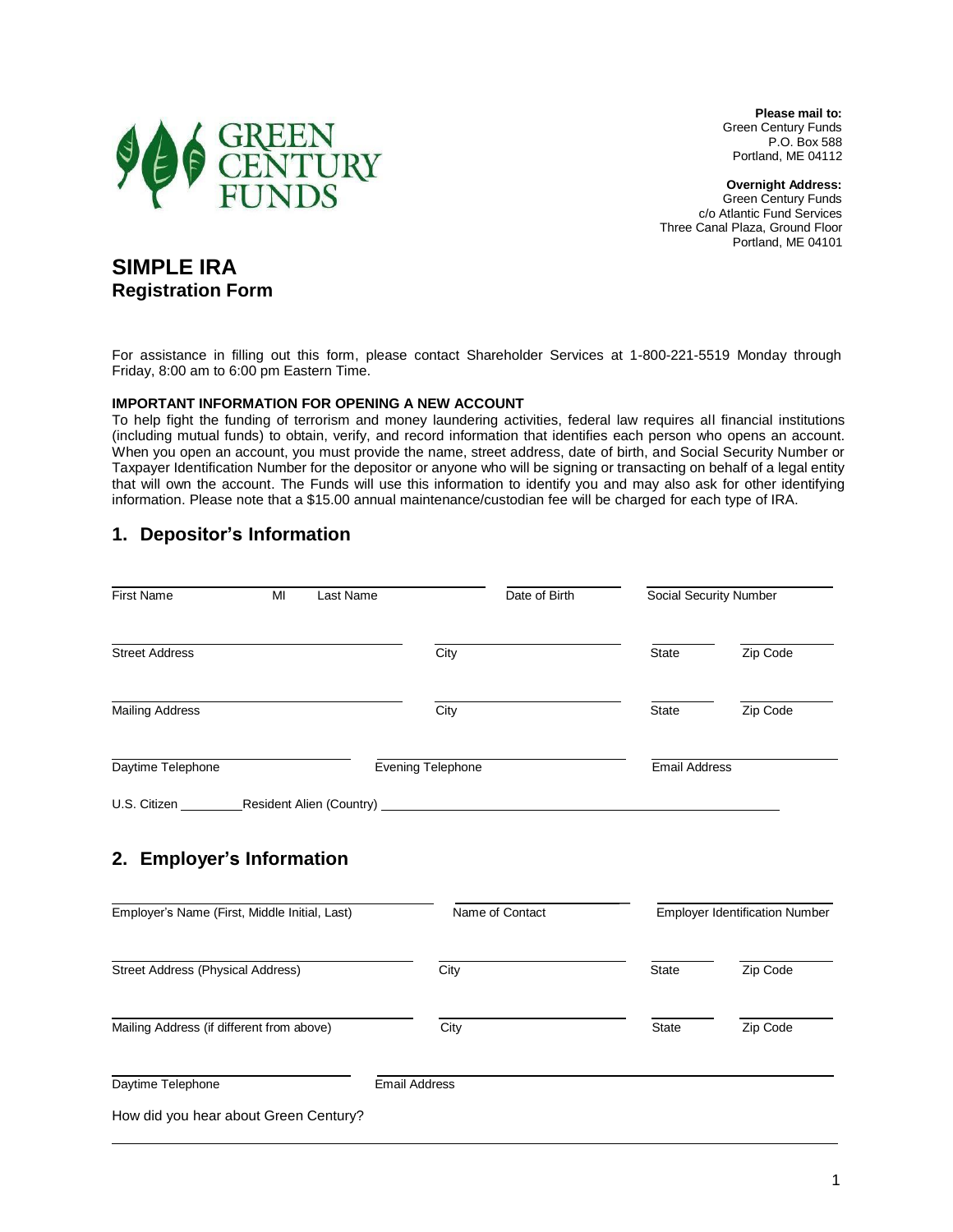# **3. Contribution Information**

Source of Funds (select one):

| Elective Deferral                         |          | Amount: \$ | Tax Year: ____________                                                                 |
|-------------------------------------------|----------|------------|----------------------------------------------------------------------------------------|
| <b>Employer Match Contribution</b>        |          | Amount: \$ | Tax Year: <u>__________</u>                                                            |
| <b>Employer Non-Elective Contribution</b> |          | Amount: \$ | Tax Year: Tax Search                                                                   |
| Direct Transfer                           |          |            | (Note: Select this option only if you are transferring assets from another SIMPLE IRA) |
| Rollover                                  |          |            | (Note: Select this option only if you are rolling over assets from another SIMPLE IRA) |
| Recharacterization                        |          | Amount: \$ | Tax Year: ___________                                                                  |
| Other                                     | Explain: |            |                                                                                        |

NOTE: Contributions made to your Simple IRA will be for the current tax year unless you specify prior year.

#### **4. Investment Selection**

| Green Century Balanced Fund - Individual Investor Share<br>Class                   | \$  | OR  | $\%^*$                                       |
|------------------------------------------------------------------------------------|-----|-----|----------------------------------------------|
| Green Century Equity Fund – Individual Investor Share Class                        | \$  | 0R  | %*                                           |
| Green Century Equity Fund - Institutional Share Class                              |     | OR. | %*                                           |
| Green Century International Index Fund - Individual Investor<br><b>Share Class</b> | \$  | OR. | $\%^{*}$                                     |
| Green Century International Index Fund - Institutional Share<br>Class              | \$. | OR  | %*<br>*Total Percentages must add up to 100% |

### **5. Designation of Beneficiary**

When the Custodian receives proper instructions, your IRA assets will be distributed to the beneficiary(ies) you designate in this section. If the primary beneficiary(ies) do not survive you, your IRA assets will be distributed to the secondary beneficiary(ies). In the event all beneficiaries are deceased, distribution is made to your estate. If you name more than one beneficiary in a class (primary or secondary), indicate a percentage for each; the percentages must total 100%. All surviving beneficiaries within the class will share equally if you do not indicate percentages. To name a Trust as your beneficiary, attach a copy of the Trust Agreement to this form. Enter the name, date, and Social Security or Tax Identification Number of the Trust and address of the Trustee below. You may change your beneficiaries at any time by sending written instructions to the Custodian.

NOTE: If you live in a marital or community property state, and your spouse is not the sole primary beneficiary, your spouse must sign the consent at the bottom of this form.

| <b>Type</b> (circle one): Primary |    | Secondary Share percentage:    | % | <b>Relationship to IRA Owner:</b> Spouse Non-spouse |       |          |
|-----------------------------------|----|--------------------------------|---|-----------------------------------------------------|-------|----------|
| <b>First Name</b>                 | MI | Last Name                      |   | Social Security Number                              |       |          |
| Date of Birth or Date of Trust    |    | <b>Physical Street Address</b> |   | City                                                | State | Zip Code |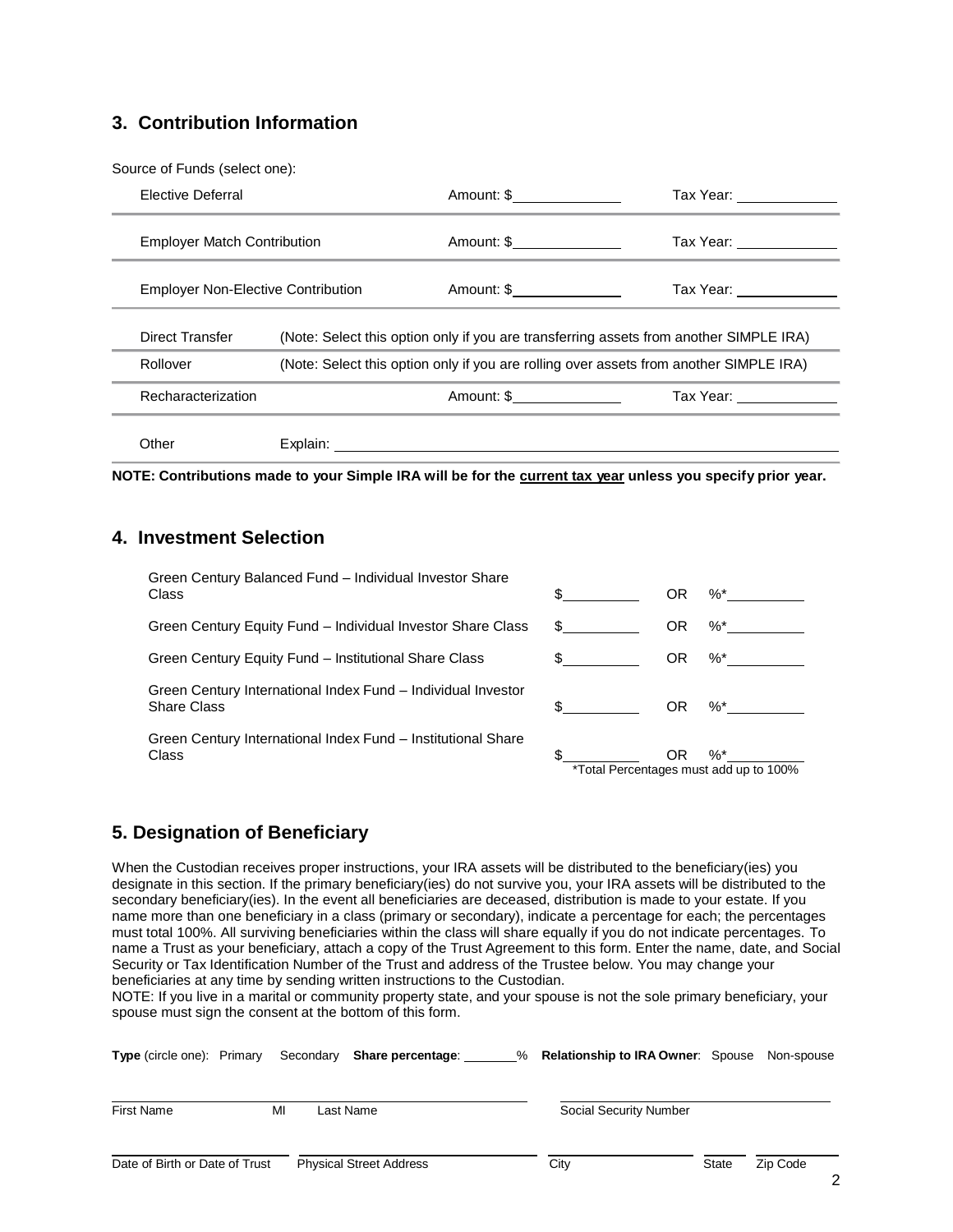| Secondary Share percentage: ______% Relationship to IRA Owner: Spouse Non-spouse<br><b>Type</b> (circle one): Primary |                        |              |          |
|-----------------------------------------------------------------------------------------------------------------------|------------------------|--------------|----------|
| <b>First Name</b><br>MI<br>Last Name                                                                                  | Social Security Number |              |          |
| Date of Birth or Date of Trust<br><b>Physical Street Address</b>                                                      | City                   | State        | Zip Code |
| Secondary Share percentage: ______% Relationship to IRA Owner: Spouse Non-spouse<br><b>Type</b> (circle one): Primary |                        |              |          |
| <b>First Name</b><br>MI<br>Last Name                                                                                  | Social Security Number |              |          |
| Date of Birth or Date of Trust<br><b>Physical Street Address</b>                                                      | City                   | <b>State</b> | Zip Code |
| Secondary Share percentage: ______% Relationship to IRA Owner: Spouse Non-spouse<br><b>Type</b> (circle one): Primary |                        |              |          |
| First Name<br>MI<br>Last Name                                                                                         | Social Security Number |              |          |
| Date of Birth or Date of Trust<br><b>Physical Street Address</b>                                                      | City                   | <b>State</b> | Zip Code |

If you need additional space to name beneficiaries, please attach a separate sheet that includes all the information requested above. Please sign and date the sheet.

## **6. Duplicate Account Statement**

Yes, please send a duplicate statement to:

| First Name                     | Last Name |      |       |          |
|--------------------------------|-----------|------|-------|----------|
|                                |           |      |       |          |
| <b>Physical Street Address</b> |           | City | State | Zip Code |

# **7. Payment Method**

You can open your account by any of these methods. Please check your choice:

| <b>By Check</b> | Enclose a check payable to Green Century Funds for the total amount.                                                               |
|-----------------|------------------------------------------------------------------------------------------------------------------------------------|
| <b>By Wire</b>  | For wire instructions call Shareholder Services at 1-800-221-5519 Monday through Friday.<br>8:00 a.m. to 6:00 p.m. (Eastern Time). |
|                 | <b>From Employer</b> Contributions will be forthcoming from my employer.                                                           |
| Other           |                                                                                                                                    |

**NOTE: Third party checks, counter checks, starter checks, money orders, traveler's checks, checks drawn on non-U.S. financial institutions, credit card checks, and cash are not acceptable.**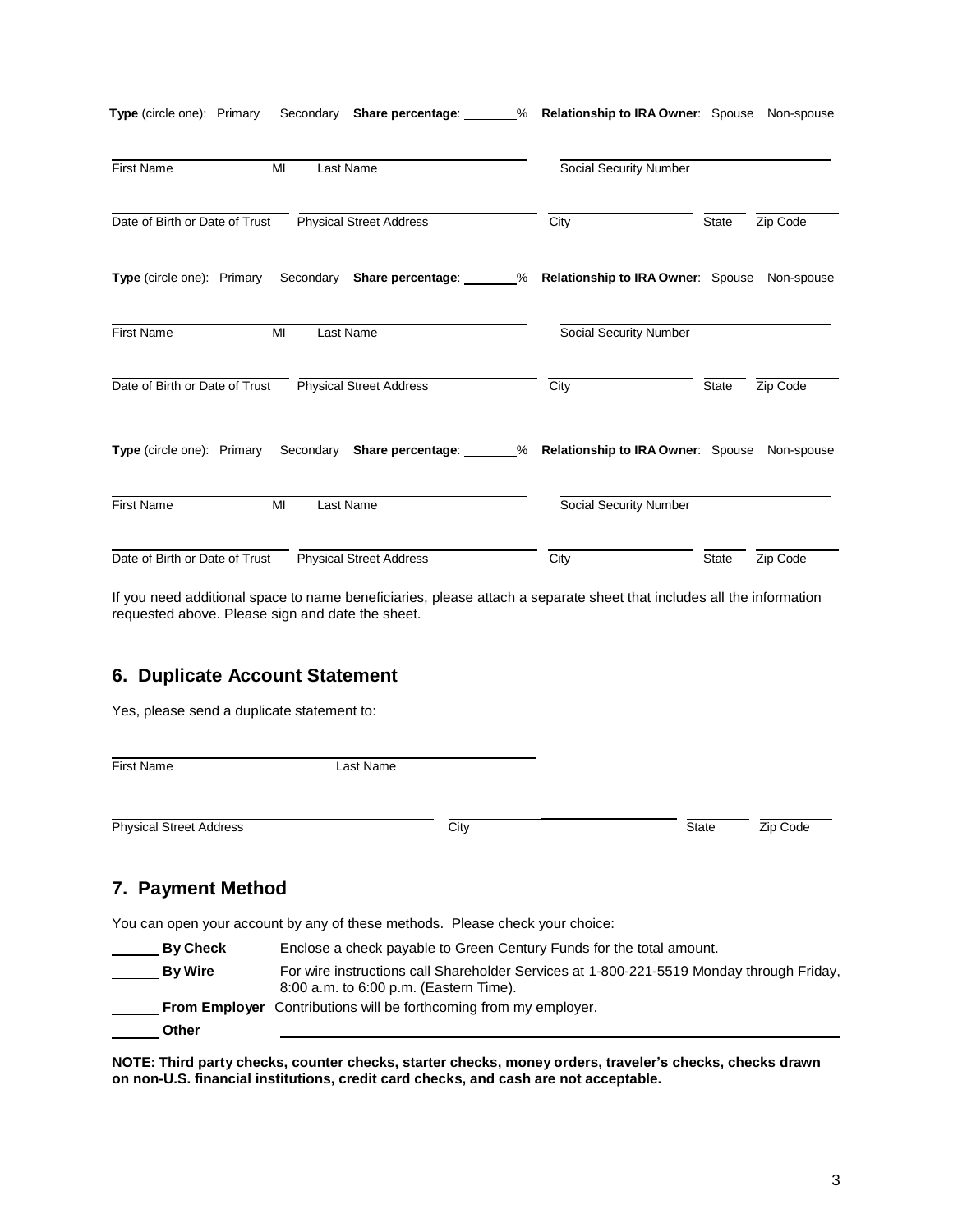### **8. Spousal Consent**

Complete this section only if you, the SIMPLE IRA owner, have your legal residence in a community or marital property state and you wish to name a beneficiary other than or in addition to your spouse as Primary beneficiary. It is your responsibility to determine if spousal consent requirements apply to your beneficiary selection. The following spousal consent is provided as an accommodation; the Custodian is not responsible for determining its necessity or validity. This section may have important tax consequences to you and your spouse. If you are not currently married and you marry in the future, you must complete a new beneficiary designation that includes the spousal consent provisions.

**CONSENT OF SPOUSE:** By signing below, I acknowledge that I am the spouse of the SIMPLE IRA owner designated above and agree with and consent to my spouse's designation of a primary beneficiary other than, or in addition to, me. I assume responsibility regarding this consent. The Custodian has not provided me any legal or tax advice.

| Signature of Spouse | Date |  |
|---------------------|------|--|
| Witness             | Date |  |

#### **9. Acknowledgement NOTE: This application will not be processed unless signed below by the IRA owner.**

By signing this *SIMPLE IRA Application*, I certify that the information I have provided is true, correct, and complete, and the Custodian may rely on what I have provided. In addition, I have received and read copies of the *SIMPLE IRA Application*, *IRS Form 5305-SA*, *Disclosure Statement* and *Financial Disclosure*, including the applicable fee schedule. I agree to be bound to their terms and conditions. I understand that if the deposit establishing the SIMPLE IRA contains rollover dollars, I elect to irrevocably designate this deposit as a rollover contribution. I understand that I am responsible for the SIMPLE IRA transactions I conduct, and I will indemnify and hold the Custodian harmless from any consequences related to executing my directions. I have been not been provided legal or tax advice from the Custodian.

Signature of SIMPLE IRA Owner **Date** Date of SIMPLE IRA Owner **Date** 

# **10. For Dealer Use Only**

| <b>Financial Institution Name</b> |                      | Representative's Full Name                      |          |  |
|-----------------------------------|----------------------|-------------------------------------------------|----------|--|
| Address                           |                      | Representative's Branch Office Telephone Number |          |  |
| City                              |                      | <b>State</b>                                    | Zip Code |  |
| Dealer Number                     | <b>Branch Number</b> | <b>Representative Number</b>                    |          |  |
| Representative's Signature        |                      | Supervisor's Signature                          |          |  |